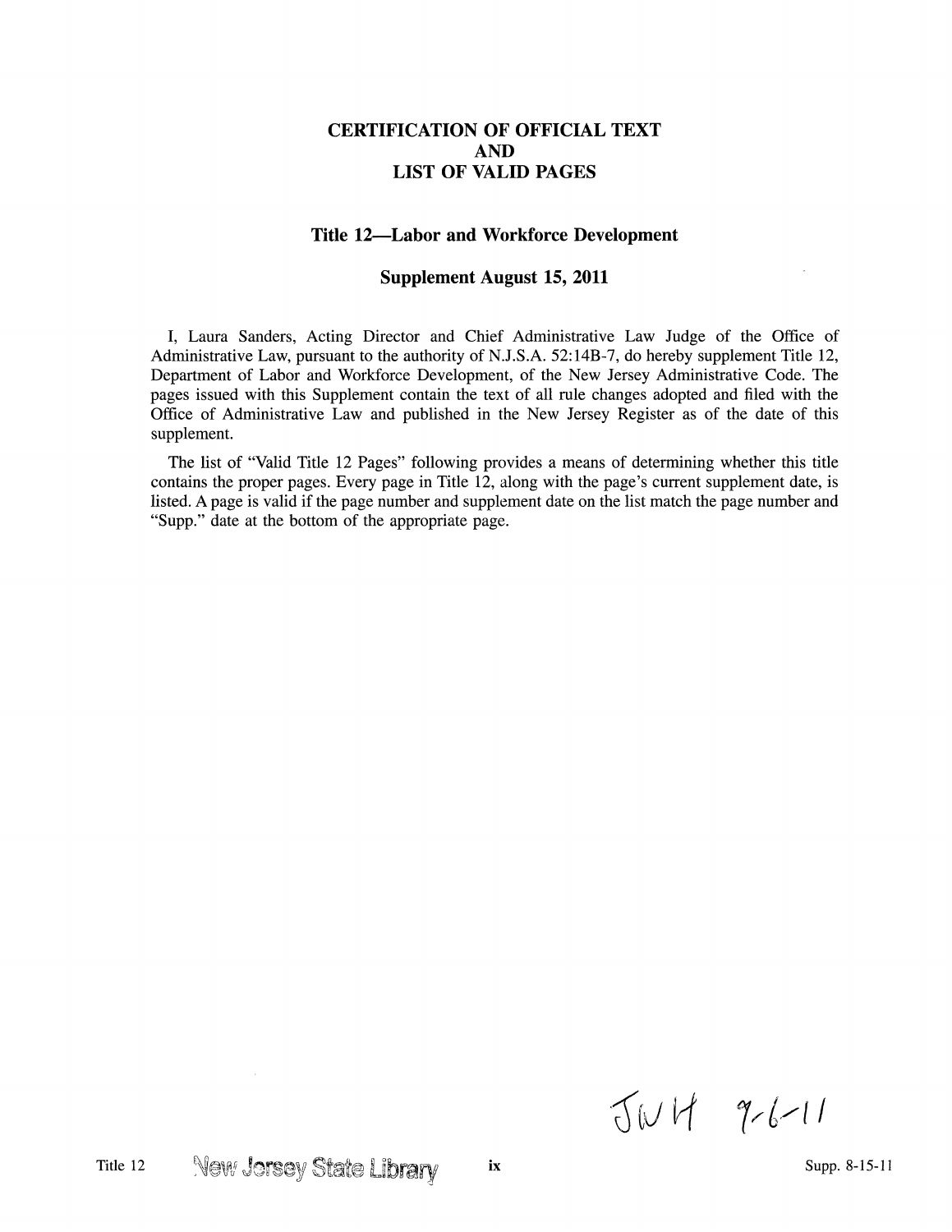## VALID TITLE 12 PAGES (Current through August 15, 2011)

| Page                   | Supp.         |
|------------------------|---------------|
| <b>Number</b>          | Date          |
|                        | $1 - 3 - 11$  |
|                        | $1 - 3 - 11$  |
|                        | 1-18-11       |
|                        | $1 - 18 - 11$ |
|                        | $6-20-11$     |
|                        | 6-20-11       |
|                        | 6-20-11       |
|                        | $6 - 20 - 11$ |
|                        | 8-15-11       |
|                        | 8-15-11       |
|                        | $8 - 15 - 11$ |
|                        | 8-15-11       |
|                        | 8-15-11       |
|                        | $8 - 15 - 11$ |
|                        | 8-15-11       |
|                        | 8-15-11       |
| <b>Chapter 1</b>       |               |
|                        | $11 - 3 - 08$ |
|                        | 11-3-08       |
| <b>Chapter 2</b>       |               |
|                        | 9-15-97       |
|                        | 9-15-97       |
| Chapter 3              | 6-20-11       |
|                        | $6 - 20 - 11$ |
|                        | 12-15-03      |
|                        | 12-15-03      |
| <b>Chapter 4</b>       |               |
|                        | $5 - 15 - 95$ |
|                        | 5-15-95       |
| <b>Chapter 5</b>       |               |
|                        | 6-20-11       |
|                        | 6-20-11       |
| <b>Chapter 6</b>       |               |
|                        | 1-19-10       |
|                        | 1-19-10       |
| <b>Chapter 7</b>       |               |
|                        | 5-19-08       |
|                        | 5-19-08       |
|                        | 5-15-95       |
|                        | 5-15-95       |
| Chapters 8 through 10  |               |
|                        | 5-15-95       |
|                        |               |
| Chapter 11             |               |
|                        |               |
| Chapters 12 through 14 |               |
|                        |               |
|                        |               |
| Chapter 15             |               |
|                        |               |
|                        |               |
|                        |               |
|                        |               |
|                        |               |
|                        |               |
|                        |               |

| Page          | Supp.              |
|---------------|--------------------|
| <b>Number</b> | Date               |
|               |                    |
|               |                    |
|               |                    |
|               |                    |
|               |                    |
| Chapter 16    |                    |
|               |                    |
|               |                    |
|               |                    |
|               |                    |
|               |                    |
|               |                    |
|               |                    |
|               |                    |
|               |                    |
|               | 2-17-09            |
|               |                    |
|               |                    |
|               | 12-4-06<br>12-4-06 |
|               | 12-4-06            |
|               |                    |
|               |                    |
|               |                    |
|               |                    |
|               |                    |
|               |                    |
|               | 2-17-09            |
|               |                    |
|               |                    |
|               | 2-17-09            |
|               | $2 - 17 - 09$      |
|               | 12-4-06            |
|               |                    |
|               |                    |
|               | $12 - 4 - 06$      |
|               |                    |
|               |                    |
|               |                    |
|               |                    |
|               |                    |
|               |                    |
| Chapter 16A   |                    |
|               |                    |
| Chapter 17    |                    |
|               |                    |
|               |                    |
|               |                    |
|               |                    |
|               |                    |
|               |                    |
|               |                    |
|               |                    |
|               |                    |
|               |                    |

| Page       | Supp.         |
|------------|---------------|
| Number     | Date          |
|            |               |
|            |               |
|            |               |
|            |               |
|            |               |
|            |               |
|            |               |
|            |               |
|            |               |
|            |               |
|            |               |
|            | $11 - 1 - 10$ |
|            | $11 - 1 - 10$ |
|            |               |
|            |               |
|            |               |
|            |               |
|            | $1 - 17 - 06$ |
|            | $1 - 17 - 06$ |
|            | $1 - 17 - 06$ |
|            | $8-21-06$     |
|            | 8-21-06       |
|            |               |
|            |               |
|            |               |
|            |               |
|            |               |
|            |               |
|            |               |
|            |               |
|            |               |
|            |               |
|            |               |
|            |               |
|            |               |
|            |               |
|            |               |
|            |               |
| Chapter 18 |               |
|            |               |
|            |               |
|            |               |
|            |               |
|            | 12-4-06       |
|            | $12 - 4 - 06$ |
|            | 12-4-06       |
|            |               |
|            |               |
|            |               |
|            | $5 - 19 - 03$ |
|            | 5-19-03       |
|            |               |
|            |               |
|            |               |
|            |               |
|            |               |
|            |               |
|            |               |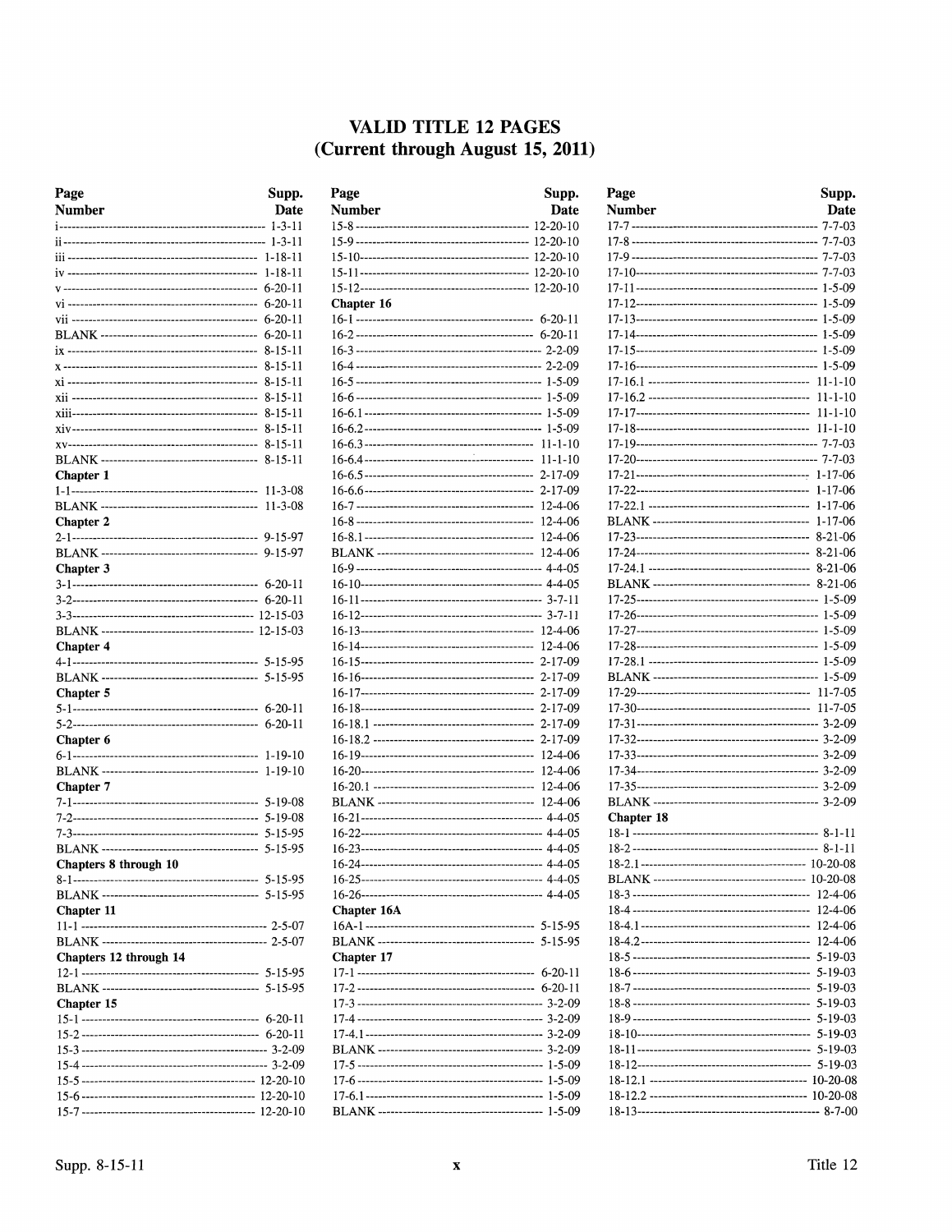| Page              | Supp.         |
|-------------------|---------------|
| <b>Number</b>     | Date          |
|                   |               |
|                   |               |
|                   |               |
|                   |               |
|                   |               |
| Chapter 19        |               |
|                   |               |
|                   | $6 - 20 - 11$ |
|                   |               |
|                   |               |
| <b>Chapter 20</b> |               |
|                   |               |
|                   |               |
|                   |               |
|                   |               |
|                   |               |
|                   |               |
|                   |               |
|                   |               |
|                   |               |
|                   |               |
|                   |               |
|                   |               |
|                   |               |
| <b>Chapter 21</b> |               |
|                   |               |
|                   |               |
|                   |               |
|                   |               |
|                   |               |
|                   |               |
|                   |               |
|                   |               |
|                   |               |
|                   |               |
|                   |               |
|                   |               |
|                   |               |
|                   |               |
|                   |               |
|                   |               |
|                   |               |
|                   |               |
| <b>Chapter 22</b> |               |
|                   |               |
|                   |               |
| Chapter 23        |               |
|                   |               |
|                   |               |
|                   |               |
|                   |               |
|                   |               |
|                   |               |
|                   |               |
|                   |               |
|                   |               |
|                   |               |
|                   |               |
|                   |               |
|                   |               |
|                   |               |
|                   |               |

| Page                   | Supp.   |
|------------------------|---------|
| Number                 | Date    |
|                        |         |
|                        |         |
|                        |         |
|                        |         |
|                        |         |
|                        |         |
|                        |         |
|                        |         |
|                        |         |
|                        |         |
|                        |         |
|                        |         |
|                        |         |
|                        |         |
|                        |         |
|                        |         |
| Chapters 24 through 34 |         |
|                        |         |
|                        |         |
| Chapter 35             |         |
|                        |         |
|                        |         |
|                        |         |
|                        |         |
| Chapter 36             |         |
|                        |         |
|                        |         |
| <b>Chapter 37</b>      |         |
|                        |         |
|                        |         |
| Chapter 38             |         |
|                        |         |
|                        |         |
| Chapter 39             |         |
|                        |         |
|                        |         |
| <b>Chapter 40</b>      |         |
|                        |         |
|                        |         |
| Chapter 41             |         |
|                        |         |
|                        |         |
|                        |         |
|                        |         |
|                        |         |
|                        | 3-19-07 |
| <b>Chapter 42</b>      |         |
|                        |         |
|                        |         |
|                        |         |
|                        |         |
|                        |         |
|                        |         |
|                        |         |
|                        |         |
| Chapters 43 through 44 |         |
|                        |         |
|                        |         |
| <b>Chapter 45</b>      |         |
|                        |         |
|                        |         |
|                        |         |
|                        |         |
|                        |         |
|                        |         |
|                        |         |

| Page                   | Supp.         |
|------------------------|---------------|
| <b>Number</b>          | Date          |
|                        |               |
|                        |               |
|                        |               |
|                        |               |
|                        |               |
|                        |               |
|                        |               |
|                        |               |
|                        |               |
|                        |               |
|                        |               |
|                        |               |
| Chapter 46             |               |
|                        |               |
|                        |               |
| Chapter 47             |               |
|                        | $5 - 15 - 95$ |
|                        |               |
| <b>Chapter 48</b>      |               |
|                        |               |
| <b>Chapter 49</b>      |               |
|                        |               |
|                        |               |
| Chapter 50             |               |
|                        |               |
|                        |               |
| Chapter 51             |               |
|                        |               |
|                        |               |
|                        |               |
|                        |               |
|                        |               |
|                        |               |
|                        |               |
|                        |               |
|                        |               |
|                        |               |
|                        |               |
|                        |               |
|                        |               |
|                        |               |
|                        |               |
|                        |               |
|                        |               |
|                        |               |
|                        |               |
|                        |               |
|                        |               |
|                        |               |
|                        |               |
|                        |               |
|                        |               |
|                        |               |
|                        |               |
|                        |               |
|                        |               |
| Chapters 52 through 54 |               |
|                        |               |
| Chapter 55             |               |
|                        | $6-20-11$     |
|                        | 6-20-11       |
|                        | $9 - 21 - 09$ |
|                        |               |

 $\sim 10^{-10}$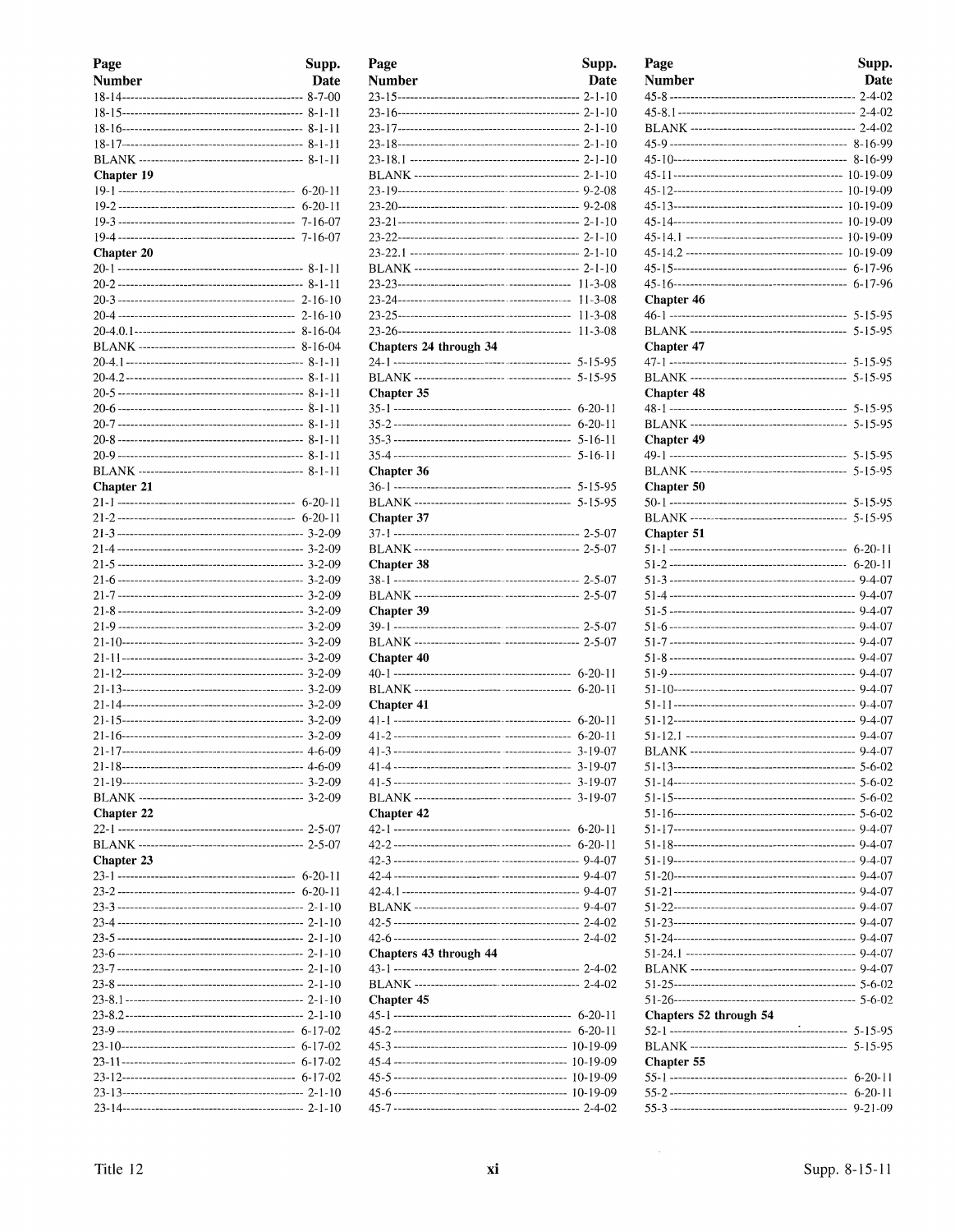| Page              | Supp.                          |
|-------------------|--------------------------------|
| <b>Number</b>     | Date                           |
|                   | $9 - 21 - 09$                  |
|                   | $9 - 21 - 09$                  |
|                   | 9-21-09                        |
|                   | $10 - 6 - 08$                  |
|                   | 10-6-08                        |
| Chapter 56        |                                |
|                   | $6 - 20 - 11$                  |
|                   |                                |
|                   | $2 - 21 - 06$                  |
|                   | $2 - 21 - 06$                  |
|                   |                                |
|                   |                                |
|                   |                                |
|                   |                                |
|                   |                                |
|                   |                                |
|                   |                                |
|                   | 11-16-98                       |
|                   | 11-16-98                       |
|                   | 11-16-98                       |
|                   | 11-16-98                       |
|                   | 11-20-95                       |
|                   | 11-20-95                       |
|                   | $10-16-00$                     |
|                   | 10-16-00                       |
|                   |                                |
|                   |                                |
|                   |                                |
| <b>Chapter 57</b> |                                |
|                   |                                |
|                   |                                |
|                   |                                |
|                   |                                |
|                   |                                |
|                   |                                |
|                   |                                |
|                   |                                |
| <b>Chapter 58</b> |                                |
|                   | 8-15-11                        |
|                   | $8 - 15 - 11$                  |
|                   | 2-21-06                        |
|                   | $2 - 21 - 06$<br>$2 - 21 - 06$ |
|                   | $2 - 21 - 06$                  |
|                   | 2-21-06                        |
|                   |                                |
|                   | $2 - 21 - 06$                  |
|                   | $2 - 21 - 06$                  |
| Chapter 59        |                                |
|                   | 6-20-11                        |
|                   | $6 - 20 - 11$                  |
|                   | $10-6-08$                      |
|                   | $10-6-08$                      |
| Chapter 60        |                                |
|                   |                                |
|                   |                                |
|                   |                                |
|                   |                                |
|                   |                                |
|                   |                                |
|                   |                                |
|                   |                                |
|                   |                                |

| Page                   | Supp.         |
|------------------------|---------------|
| <b>Number</b>          | Date          |
|                        |               |
|                        |               |
| Chapter 61             |               |
|                        |               |
|                        | $6 - 20 - 11$ |
| Chapter 62             |               |
|                        |               |
|                        |               |
|                        |               |
|                        |               |
|                        |               |
|                        |               |
| Chapter 63             |               |
|                        | $6 - 20 - 11$ |
|                        | $6 - 20 - 11$ |
|                        | $1 - 16 - 07$ |
|                        | $1 - 16 - 07$ |
| Chapter 64             |               |
|                        | $6 - 20 - 11$ |
|                        |               |
|                        |               |
|                        |               |
|                        |               |
|                        |               |
|                        |               |
| Chapter 65             |               |
|                        | $6 - 20 - 11$ |
|                        | $6 - 20 - 11$ |
| Chapter 66             |               |
|                        | $6 - 20 - 11$ |
|                        | $6-20-11$     |
|                        | 1-19-10       |
|                        | 1-19-10       |
| Chapters 67 through 89 |               |
|                        | 1-19-10       |
|                        | $1 - 19 - 10$ |
| <b>Chapter 90</b>      |               |
|                        | $6 - 20 - 11$ |
|                        | $6 - 20 - 11$ |
|                        | $10 - 6 - 08$ |
|                        | 10-6-08       |
|                        | 10-6-08       |
|                        | 10-6-08       |
|                        | 10-6-08       |
|                        | 10-6-08       |
|                        |               |
|                        |               |
|                        |               |
|                        | 5-15-06       |
|                        | $5 - 15 - 06$ |
|                        | $5 - 15 - 06$ |
|                        | $5 - 15 - 06$ |
|                        | 5-15-06       |
|                        | 10-6-08       |
|                        | 10-6-08       |
|                        | 5-15-06       |
|                        | 5-15-06       |
|                        | $10 - 6 - 08$ |
|                        | 10-6-08       |
|                        | 10-6-08       |
|                        | 10-6-08       |
|                        | 10-6-08       |
|                        | 10-6-08       |
|                        | 5-15-06       |
|                        | 5-15-06       |
|                        |               |

| Page                   | Supp.         |
|------------------------|---------------|
| Number                 | <b>Date</b>   |
|                        | $5 - 15 - 06$ |
|                        |               |
|                        | 5-15-06       |
|                        | $5 - 15 - 06$ |
|                        | $5 - 15 - 06$ |
|                        | 5-15-06       |
|                        | $2 - 22 - 05$ |
|                        |               |
|                        |               |
| Chapters 91 through 99 |               |
|                        |               |
|                        | 5-15-95       |
| <b>Chapter 100</b>     |               |
|                        |               |
|                        |               |
|                        |               |
|                        |               |
|                        |               |
|                        |               |
|                        |               |
|                        |               |
|                        |               |
|                        |               |
|                        |               |
|                        |               |
|                        |               |
|                        |               |
|                        |               |
|                        |               |
|                        |               |
|                        |               |
|                        |               |
|                        |               |
|                        | $6 - 21 - 10$ |
|                        |               |
|                        | $6 - 21 - 10$ |
|                        | $6 - 21 - 10$ |
|                        | $6 - 21 - 10$ |
|                        | $6 - 21 - 10$ |
|                        | $6 - 21 - 10$ |
|                        |               |
|                        |               |
|                        |               |
|                        |               |
|                        |               |
|                        |               |
|                        | $5 - 21 - 07$ |
|                        |               |
|                        |               |
|                        |               |
|                        |               |
|                        |               |
|                        |               |
|                        |               |
|                        |               |
| Chapter 101            |               |
|                        |               |
|                        | 5-15-95       |
| <b>Chapter 102</b>     |               |
|                        | $6 - 20 - 11$ |
|                        | $6 - 20 - 11$ |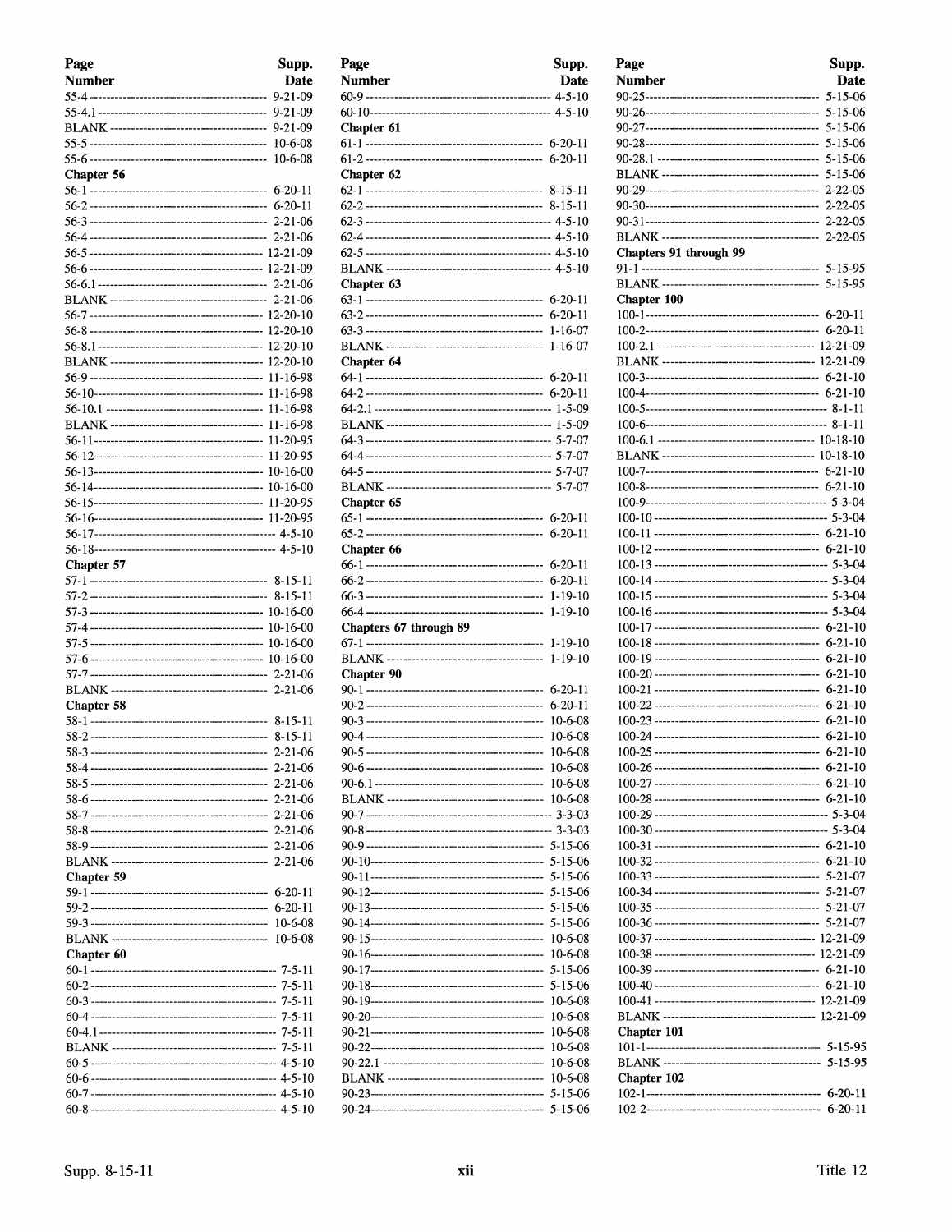| Page                     | Supp.         |
|--------------------------|---------------|
| Number                   | Date          |
|                          |               |
|                          |               |
| Chapters 103 through 104 |               |
|                          | $5 - 15 - 95$ |
| Chapter 105              |               |
|                          | $6 - 20 - 11$ |
|                          | $6 - 20 - 11$ |
|                          | $2 - 20 - 96$ |
|                          | 2-20-96       |
|                          | 8-18-97       |
|                          | 8-18-97       |
| Chapter 106              |               |
|                          | 6-20-11       |
|                          | $6 - 20 - 11$ |
| Chapters 107 through 109 | 5-15-95       |
|                          | 5-15-95       |
| Chapter 110              |               |
|                          | $6 - 20 - 11$ |
|                          | $6 - 20 - 11$ |
|                          | $10 - 6 - 08$ |
|                          | $10-6-08$     |
|                          | $10-6-08$     |
|                          | $10 - 6 - 08$ |
|                          | 10-6-08       |
|                          | $10-6-08$     |
|                          | $10 - 6 - 08$ |
|                          | $10 - 6 - 08$ |
|                          | $10-6-08$     |
|                          | $10 - 6 - 08$ |
|                          |               |
|                          |               |
|                          |               |
|                          |               |
|                          |               |
|                          | $10 - 6 - 08$ |
|                          | $10-6-08$     |
|                          | $10 - 6 - 08$ |
|                          | $10 - 6 - 08$ |
| <b>Chapter 111</b>       |               |
|                          | $5 - 15 - 95$ |
| Chapter 112              |               |
|                          |               |
|                          |               |
|                          |               |
|                          |               |
|                          |               |
|                          |               |
|                          |               |
|                          |               |
| Chapters 113 through 114 |               |
|                          |               |
|                          |               |
| Chapter 115              | $5 - 15 - 95$ |
|                          | $5 - 15 - 95$ |
| Chapters 116 through 119 |               |
|                          | $5 - 15 - 95$ |
|                          | 5-15-95       |
| Chapter 120              |               |
|                          | $6 - 20 - 11$ |
|                          | $6 - 20 - 11$ |
|                          |               |

| Page                                                  | Supp.          |
|-------------------------------------------------------|----------------|
| Number                                                | Date           |
|                                                       |                |
|                                                       |                |
|                                                       |                |
|                                                       |                |
|                                                       |                |
|                                                       |                |
|                                                       |                |
|                                                       |                |
|                                                       |                |
|                                                       |                |
|                                                       |                |
|                                                       |                |
|                                                       |                |
|                                                       |                |
|                                                       | $11 - 21 - 05$ |
|                                                       |                |
|                                                       |                |
|                                                       |                |
|                                                       |                |
|                                                       |                |
|                                                       |                |
|                                                       |                |
|                                                       |                |
|                                                       |                |
|                                                       |                |
|                                                       |                |
|                                                       |                |
|                                                       |                |
| Chapter 121                                           |                |
|                                                       | $6 - 20 - 11$  |
|                                                       | $6 - 20 - 11$  |
|                                                       | $10 - 4 - 04$  |
|                                                       | $10 - 4 - 04$  |
|                                                       | $10 - 4 - 04$  |
|                                                       | $10 - 4 - 04$  |
|                                                       | 10-4-04        |
|                                                       | $10 - 4 - 04$  |
|                                                       | $10-4-04$      |
|                                                       |                |
|                                                       | $10 - 4 - 04$  |
| Chapter 122                                           |                |
|                                                       | 6-20-11        |
|                                                       | $6-20-11$      |
|                                                       | $10 - 2 - 06$  |
| <b>BLANK</b> ----------------------<br>-------------- | $10 - 2 - 06$  |
| Chapters 123 through 129                              |                |
|                                                       |                |
|                                                       |                |
| Chapter 130                                           |                |
|                                                       |                |
|                                                       |                |
| Chapter 131                                           |                |
|                                                       |                |
|                                                       |                |
| Chapter 132                                           |                |
|                                                       |                |
|                                                       |                |
| Chapter 133                                           |                |
|                                                       |                |
|                                                       |                |
|                                                       |                |
| Chapter 134                                           |                |
|                                                       |                |
|                                                       |                |
| Chapters 135 through 139                              |                |
|                                                       |                |
|                                                       |                |
| Chapter 140                                           |                |
|                                                       |                |

| Page<br>Number                                                                          | Supp.<br>Date |
|-----------------------------------------------------------------------------------------|---------------|
|                                                                                         | $5 - 15 - 95$ |
| Chapter 141                                                                             |               |
|                                                                                         | $5 - 15 - 95$ |
| Chapter 142                                                                             |               |
|                                                                                         |               |
| Chapter 143                                                                             |               |
|                                                                                         |               |
|                                                                                         | $5 - 15 - 95$ |
| Chapter 144                                                                             |               |
|                                                                                         |               |
| Chapter 145                                                                             |               |
|                                                                                         |               |
| Chapter 146                                                                             |               |
|                                                                                         |               |
| Chapter 147                                                                             |               |
|                                                                                         |               |
|                                                                                         |               |
| Chapter 148                                                                             |               |
|                                                                                         |               |
| Chapters 149 through 159                                                                |               |
|                                                                                         |               |
| Chapter 160                                                                             |               |
|                                                                                         |               |
|                                                                                         |               |
| Chapter 161                                                                             |               |
|                                                                                         |               |
| Chapter 162                                                                             |               |
|                                                                                         |               |
| Chapters 163 through 169                                                                |               |
|                                                                                         |               |
| Chapter 170                                                                             |               |
|                                                                                         | $5 - 15 - 95$ |
|                                                                                         |               |
| Chapter 171                                                                             |               |
|                                                                                         |               |
| Chapter 172                                                                             |               |
|                                                                                         | $5 - 15 - 95$ |
| Chapter 173                                                                             |               |
|                                                                                         |               |
| Chapter 174                                                                             |               |
|                                                                                         |               |
|                                                                                         |               |
| Chapter 175                                                                             |               |
|                                                                                         |               |
| Chapters 176 through 179                                                                |               |
|                                                                                         | $5 - 15 - 95$ |
| Chapter 180                                                                             |               |
|                                                                                         |               |
|                                                                                         |               |
| Chapters 181 through 184<br>---------------- 5-15-95<br>181-1-------------------------- |               |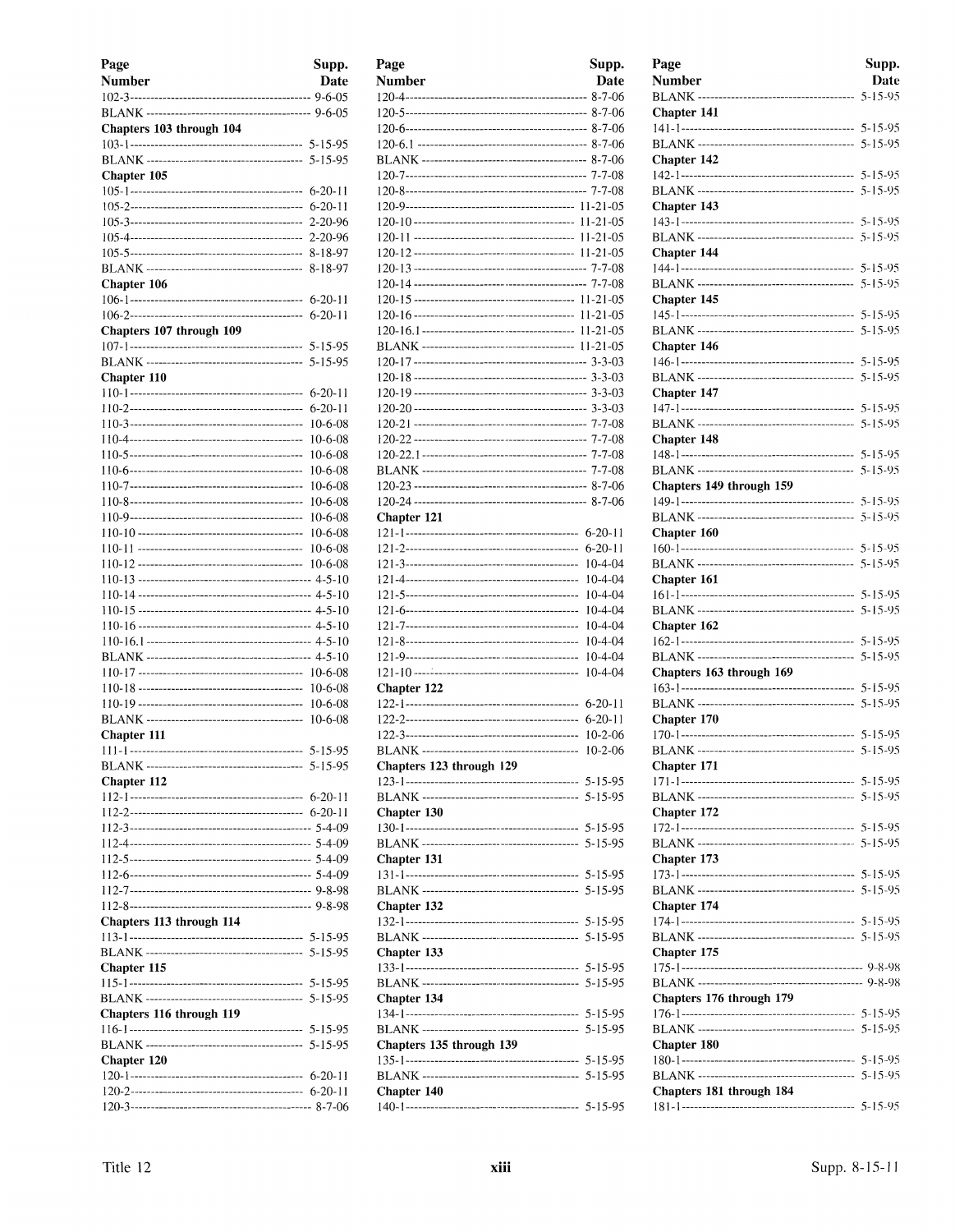| Page                     | Supp.                    |
|--------------------------|--------------------------|
| <b>Number</b>            | <b>Date</b>              |
|                          | $5 - 15 - 95$            |
| Chapter 185              |                          |
|                          | $6 - 20 - 11$            |
|                          | $6 - 20 - 11$            |
|                          | 12-4-06                  |
|                          | 12-4-06<br>12-4-06       |
|                          | 12-4-06                  |
|                          | 12-4-06                  |
|                          | 12-4-06                  |
|                          | 12-4-06                  |
|                          | 12-4-06                  |
|                          | 12-4-06                  |
|                          | 12-4-06                  |
|                          | 12-4-06                  |
|                          | 12-4-06                  |
|                          | 12-4-06                  |
|                          | 12-4-06                  |
|                          | 12-4-06                  |
|                          | 12-4-06<br>12-4-06       |
|                          | 12-4-06                  |
|                          | $12 - 4 - 06$            |
|                          | 12-4-06                  |
|                          | 12-4-06                  |
|                          | 12-4-06                  |
|                          | 12-4-06                  |
|                          | 12-4-06                  |
| Chapter 186              |                          |
|                          |                          |
|                          |                          |
| Chapters 187 through 189 |                          |
|                          |                          |
|                          | $3 - 17 - 97$            |
| Chapter 190              |                          |
|                          | 6-20-11<br>$6 - 20 - 11$ |
|                          | $10-6-08$                |
|                          | 10-6-08                  |
|                          | 10-6-08                  |
|                          | $10 - 6 - 08$            |
|                          | 10-6-08                  |
|                          | $10 - 6 - 08$            |
|                          |                          |
|                          |                          |
|                          | 10-6-08                  |
|                          | 10-6-08                  |
|                          | $10-6-08$                |
|                          | $10-6-08$                |
|                          | 10-6-08<br>10-6-08       |
|                          | $10-6-08$                |
|                          | $10-6-08$                |
|                          |                          |
|                          |                          |
|                          |                          |
|                          |                          |
|                          |                          |
|                          | 2-18-97                  |
|                          | $10-6-08$                |
|                          | 10-6-08                  |
|                          | 10-6-08                  |
|                          | 10-6-08                  |
|                          |                          |
|                          |                          |
|                          |                          |

| Page                      | Supp.         |
|---------------------------|---------------|
| <b>Number</b>             | <b>Date</b>   |
|                           | $10 - 6 - 08$ |
|                           | $10-6-08$     |
|                           | $10 - 6 - 08$ |
|                           |               |
|                           |               |
|                           |               |
|                           |               |
|                           |               |
|                           | $10 - 6 - 08$ |
|                           |               |
|                           |               |
|                           |               |
|                           |               |
|                           |               |
|                           |               |
|                           |               |
|                           |               |
|                           |               |
|                           |               |
| Chapters 191 through 193  |               |
|                           |               |
|                           |               |
| <b>Chapter 194</b>        |               |
|                           |               |
|                           |               |
|                           |               |
|                           |               |
| Chapter 195               |               |
|                           |               |
| Chapter 196               |               |
|                           |               |
|                           |               |
|                           |               |
|                           |               |
| Chapters 197 through 199  |               |
|                           |               |
|                           |               |
| <b>Chapter 200</b>        |               |
|                           |               |
|                           |               |
| Chapters 201 through 204  |               |
| 201-1-------------------- | 5-15-95       |
|                           |               |
| Chapter 205               |               |
|                           |               |
|                           |               |
| Chapters 206 through 209  |               |
|                           |               |
|                           |               |
| Chapter 210               |               |
|                           |               |
|                           |               |
|                           |               |
|                           |               |
|                           |               |
|                           |               |
| Chapters 211 through 234  |               |
|                           |               |
|                           |               |
| Chapter 235               |               |
|                           | 6-20-11       |
|                           | $6 - 20 - 11$ |
|                           | $10 - 5 - 09$ |
|                           | $10 - 5 - 09$ |
|                           |               |

| Page   | Supp.                    |
|--------|--------------------------|
| Number | <b>Date</b>              |
|        |                          |
|        |                          |
|        |                          |
|        | 10-5-09                  |
|        | $10-5-09$                |
|        | 10-5-09                  |
|        | 10-5-09                  |
|        | 10-5-09<br>$10 - 5 - 09$ |
|        | $10 - 5 - 09$            |
|        | $10 - 5 - 09$            |
|        | $10 - 5 - 09$            |
|        | 10-5-09                  |
|        | $10 - 5 - 09$            |
|        | $10 - 5 - 09$            |
|        | 10-5-09                  |
|        | $10 - 5 - 09$            |
|        | $10 - 5 - 09$            |
|        | $10 - 5 - 09$            |
|        | $10 - 5 - 09$            |
|        | $10-5-09$                |
|        | 10-5-09                  |
|        | 10-5-09                  |
|        | $10 - 5 - 09$            |
|        | 10-5-09<br>$9 - 18 - 06$ |
|        | $9 - 18 - 06$            |
|        |                          |
|        |                          |
|        | $10-5-09$                |
|        | $10 - 5 - 09$            |
|        | 10-5-09                  |
|        | $10 - 5 - 09$            |
|        | $8 - 21 - 06$            |
|        | $8-21-06$                |
|        | 8-21-06                  |
|        | $8 - 21 - 06$            |
|        | 8-21-06<br>$8-21-06$     |
|        |                          |
|        |                          |
|        |                          |
|        |                          |
|        |                          |
|        | 8-21-06                  |
|        |                          |
|        |                          |
|        |                          |
|        |                          |
|        |                          |
|        |                          |
| Index  |                          |
|        |                          |
|        |                          |
|        |                          |
|        |                          |
|        |                          |
|        |                          |
|        |                          |
|        |                          |
|        |                          |
|        |                          |
|        |                          |
|        |                          |
|        |                          |